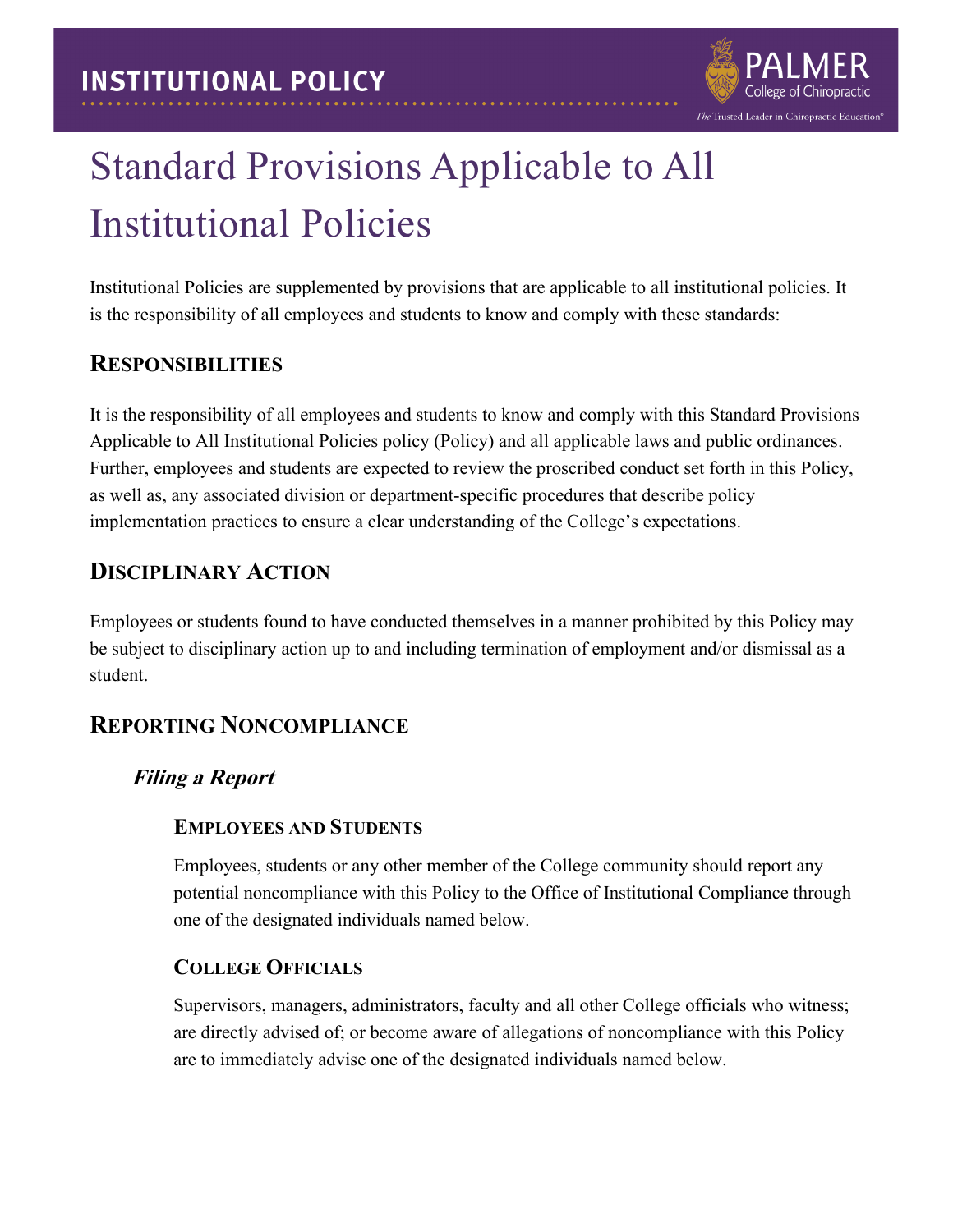#### **DESIGNATED INDIVIDUALS**

#### *Main (Davenport, Ia.) and West (San Jose, Calif.) Campuses*

- > Earlye Julien, PHR, M.S.Ed, CQIA Senior Director for Compliance 1000 Brady Street Davenport, IA 52803 (563) 884-5476 [earlye.julien@palmer.edu](mailto:earlye.julien@palmer.edu)
- > Lori Larsen, B.A., Compliance Specialist Also Serving as Compliance Coordinator 1000 Brady Street Davenport, IA 52803 (563) 884-5246 or 800-722-2586 [lori.larsen@palmer.edu](mailto:lori.larsen@palmer.edu)

#### *Florida Campus, Port Orange, Fla.*

> Human Resources Manager Also Serving as Compliance Coordinator 4777 City Center Parkway Port Orange, FL 32129-4153 (386) 763-2665

#### **CONFIDENTIALITY**

The College shall maintain the confidentiality of the information it receives, except where disclosure is required by law, policy or is necessary to facilitate legitimate College processes, including the investigation and resolution of allegations.

The identity of participants in an investigation shall be maintained in confidence subject to the same limitations above.

Individuals who have reported potential violations of this Policy or who have initiated or participated in the complaint procedures available are advised their identity may be known for reasons beyond the control of College officials or investigators.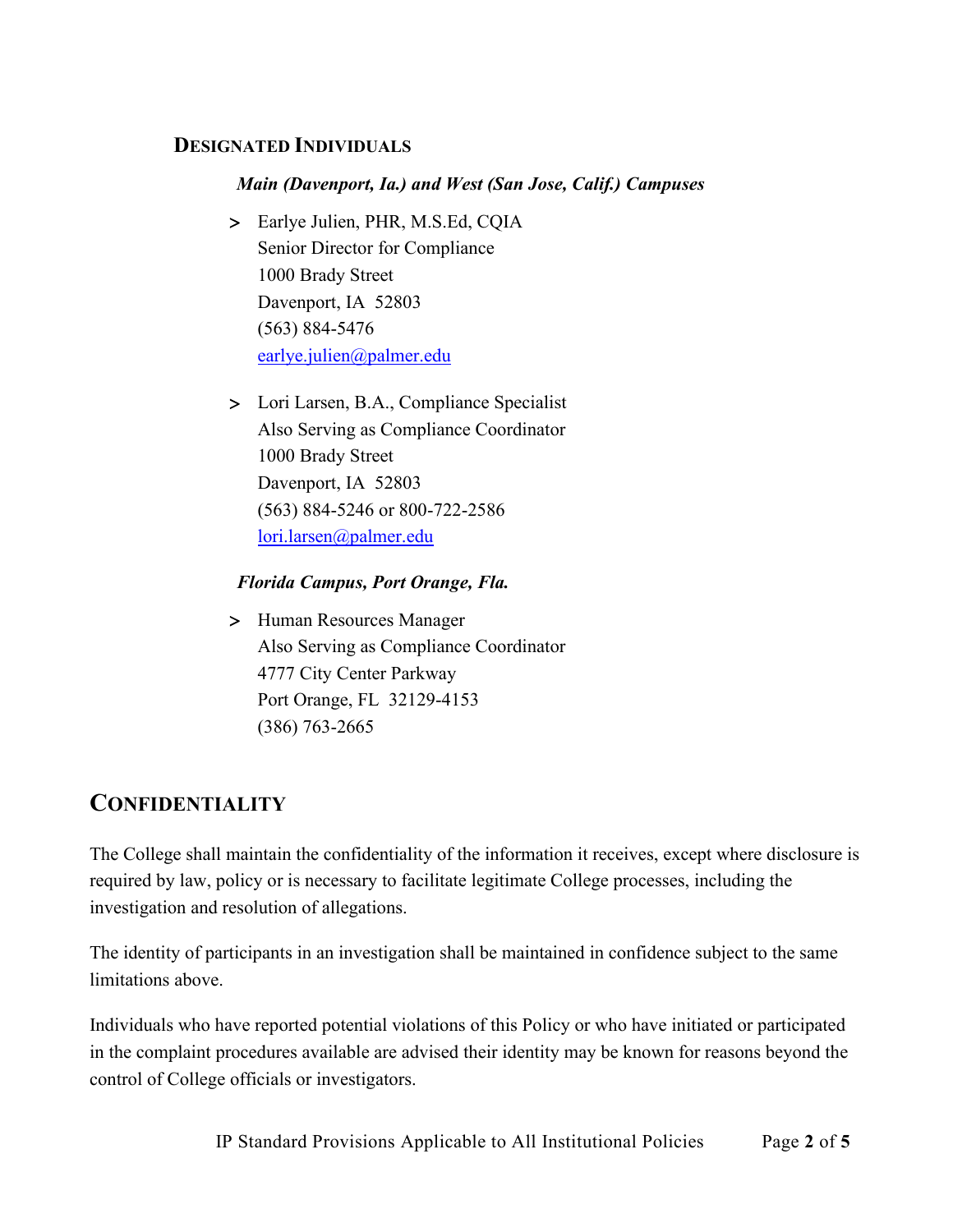## **REPORT CONTENT AND ANONYMITY**

Because of the inherent difficulty in investigating and resolving allegations that are vague or from unidentified persons, the College encourages individuals to provide full information and identify themselves when making reports of improper conduct. However, should the College receive a generalized or anonymous report, such report will be reviewed and investigated to the extent feasible.

Anonymous reports may be made online at: [Lighthouse Services](http://www.lighthouse-services.com/palmer) 

### **RETALIATION**

The College strictly prohibits retaliation or reprisal of any kind against an individual who has reported, attempted to report or provided information regarding potential violations of this Policy or who has initiated or participated in the complaint procedures available or has otherwise been involved in the process of responding to, investigating or addressing allegations reported to the College.

Any person who attempts either directly, indirectly or through someone acting on another's behalf to intimidate, threaten, retaliate, interfere with, restrain, coerce, discriminate against, violate a College No Contact Directive or harass any person for reporting, attempting to report, or pursuing a complaint or is a witness cooperating in a College investigation will be addressed by the College.

Allegations of retaliation shall constitute separate grounds upon which a complaint may be raised under this Policy.

### **REPORTING FALSE CLAIMS**

Any individual who knowingly makes a false report or claim under this Policy shall be subject to disciplinary action up to and including termination.

#### **INVESTIGATIONS**

The College may determine an allegation of noncompliance with this Policy requires an investigation. No one other than the appointed investigator will be allowed to conduct an investigation on behalf of the College. The College may impose any appropriate measures on an interim basis where it concludes that such action is needed to protect the health, safety or welfare of members of the College community, to facilitate an effective investigation or to avoid disruption to the work/educational environment. Such measures may include student suspension or employee administrative leave pending the outcome of an investigation.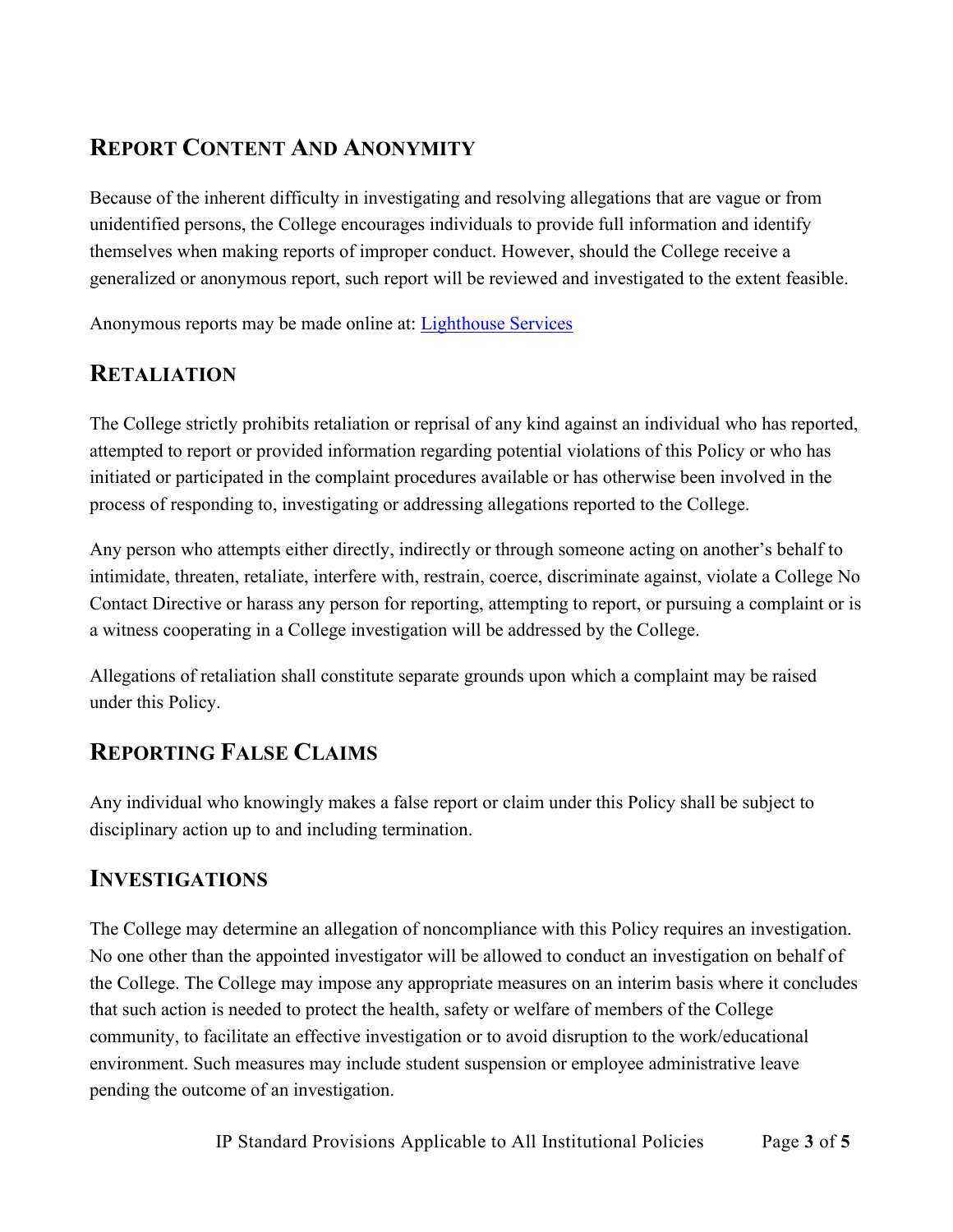## **VIOLATION OF LAW AND COLLEGE POLICIES**

Noncompliance with the College's policies includes any behaviors violating applicable laws. Individuals engaging in illegal activities may subject themselves to both College discipline and individual criminal penalties under the law.

Disciplinary proceedings may be instituted against an individual whose conduct potentially violates both the criminal law and the College's policies (that is, if both possible violations result from the same factual situation) without regard to the pendency of civil or criminal litigation. Proceedings under this Policy may be carried out prior to, simultaneously with, or following a civil or criminal proceeding at the discretion of the Chief of Compliance or designee. Determinations made or disciplinary actions imposed under this Policy shall not be subject to change solely because criminal charges arising out of the same facts giving rise to violation of the College's policies were dismissed, reduced or resolved in favor of or against the criminal law defendant.

When a student or employee is charged by federal, state or local authorities with a violation of law, the College will not request or agree to special consideration for that individual because of his or her status as a student or employee with the College. If the alleged offense is also being addressed under College policy, the College may advise legal authorities of the existence of the College's policies and how such matters are typically handled within the College processes.

## **AMENDMENT OF POLICY**

The College reserves the right to amend this Policy from time to time as the interest of the College may require.

## Additional Information

## **CONTACTS**

### **Designated Individuals**

#### **MAIN (DAVENPORT,IA.) AND WEST (SAN JOSE, CALIF.) CAMPUSES**

> Earlye Julien, PHR, M.S.Ed, CQIA Senior Director for Compliance 1000 Brady Street

IP Standard Provisions Applicable to All Institutional Policies Page **4** of **5**